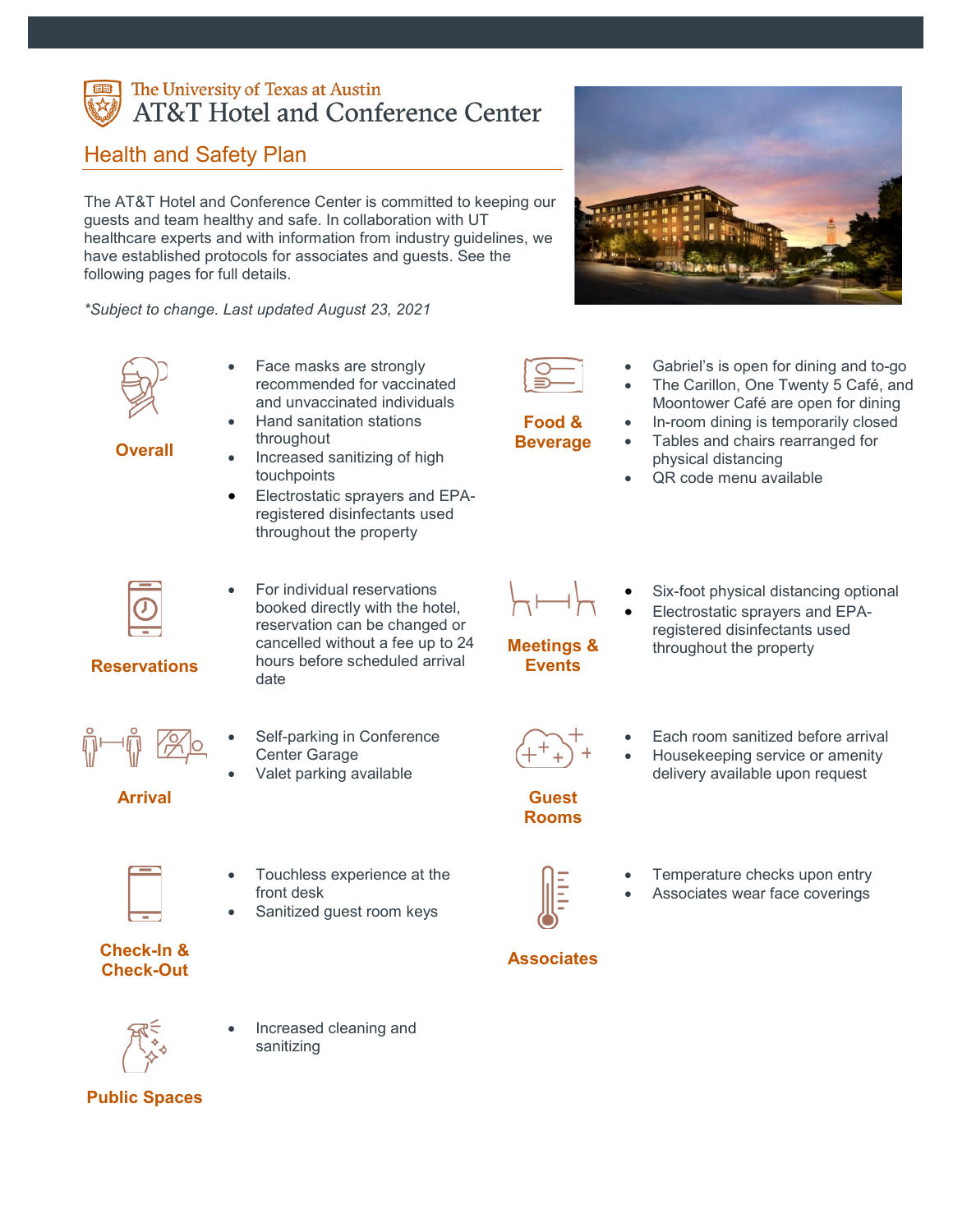

# **Health and Safety Plan: In-Depth**



**Overall** 

- Face masks are strongly recommended for vaccinated and unvaccinated individuals.
- Hand sanitation stations are available throughout the building.
- Housekeeping team has increased cleaning and sanitizing frequency.
- If any guest experiences COVID-19 symptoms, they are asked to remain in their room and contact our front desk at 512-404-1900.

# **Reservations**

- For individual reservations booked directly with the hotel, reservations can be changed or cancelled without a fee up to 24 hours before scheduled arrival date. There will be exceptions for special events.
- An email and phone number must be provided for contactless communication before, during, and after your stay.



## Arrival

- Hand sanitizer stations are available throughout the building.
- Self-parking is available in our Conference Center Garage.
- Valet is available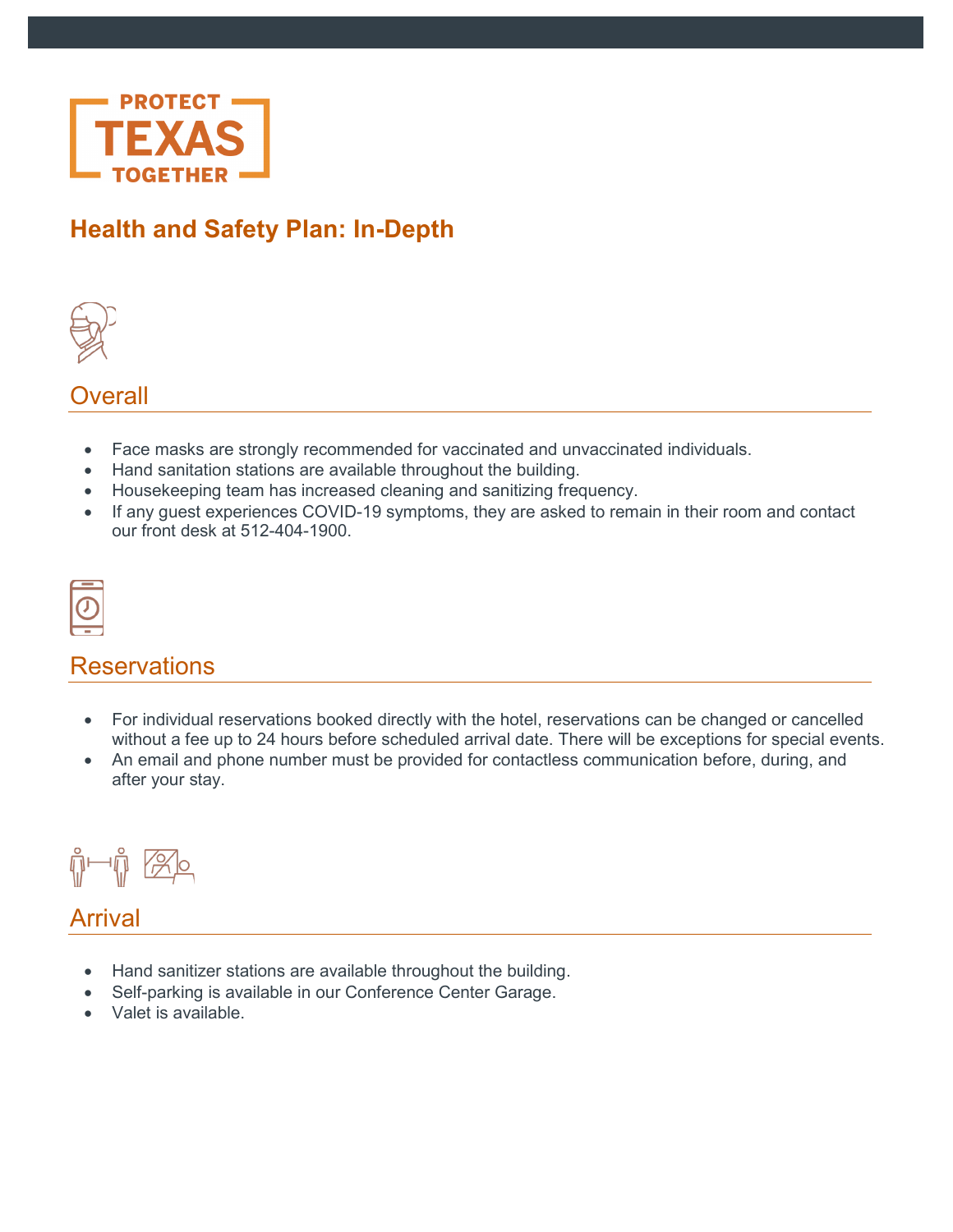

# Check-In & Check-Out

- **Front Desk** 
	- $\circ$  Acrylic panels at the front desk provide a barrier between the quest and the front desk associate.
	- o Guest touchpoints and surfaces are sanitized on a regular basis.
	- o Keys are sanitized.
	- $\circ$  Hand sanitizer is available at the front desk.
- Check-In
	- o Sanitized key packets are placed on the counter for guests to pick up.
	- o Credit card readers provide opportunity for contactless payment.
- Check-Out
	- o Final balance folios are emailed.
	- o Guests can check out by leaving keys in the guest room.

#### Guest Rooms

- In-Room
	- $\circ$  Pens, pads, books, magazines, and robes are removed from the room.
	- o Extra linens and additional amenities are provided upon request.
	- o Safety protocols are available to view on our in-room iPad.
- Housekeeping
	- o Housekeeping service is provided only upon request.
	- o Cleaning and sanitizing are increased inside the room, especially for high touchpoints.
	- $\circ$  Electrostatic sprayers and EPA-registered disinfectants are used throughout the property.
	- $\circ$  Guests are required to leave the room while housekeeping or maintenance service is provided.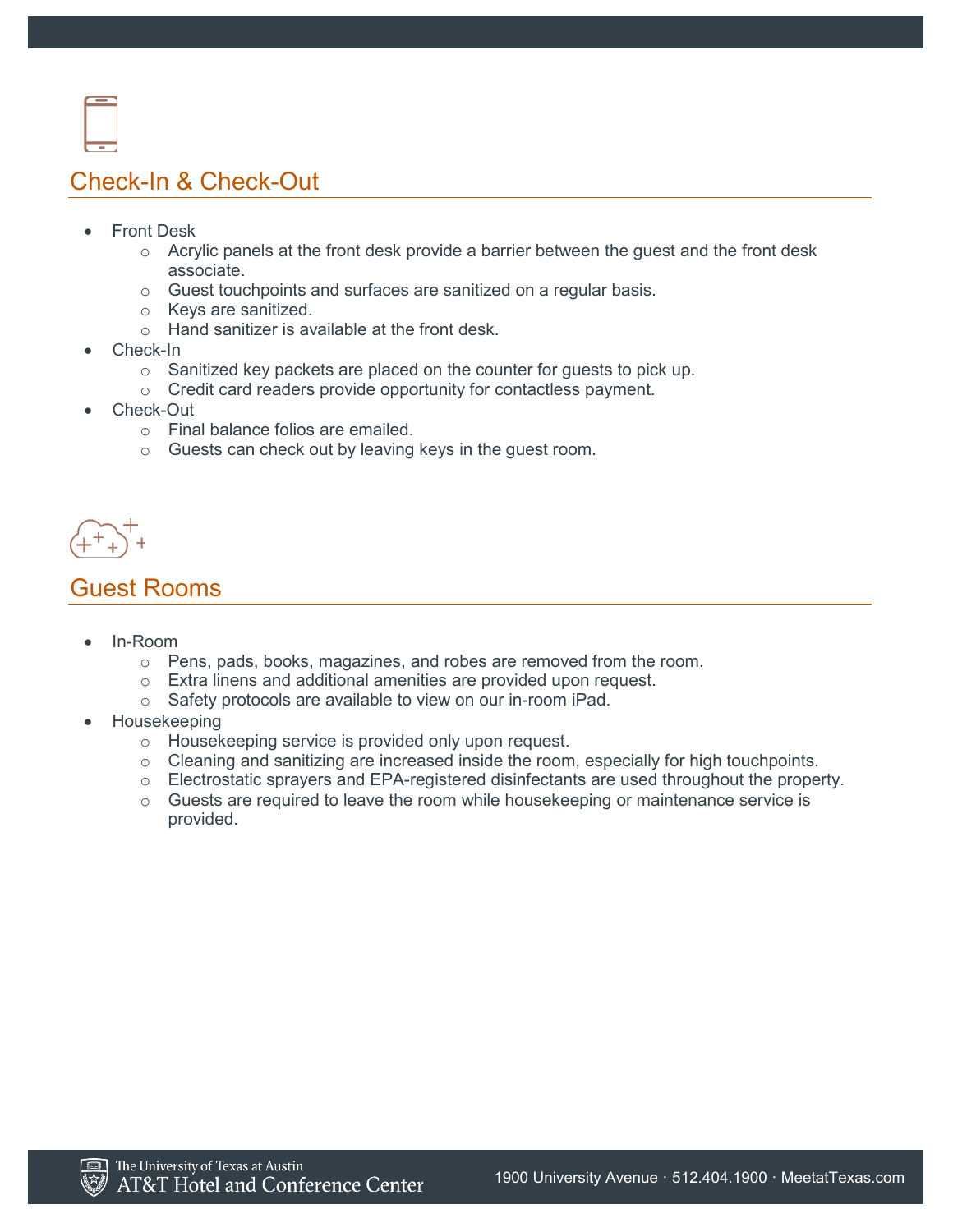

# Public Spaces

- **Lobbies** 
	- o Hand sanitizer stations are located throughout the hotel.
	- o Cleaning and sanitation are increased in high-touch areas.
	- o Stairwells are available for access to other levels.
- Restrooms
	- o Cleaning and sanitation are increased.
- Spirit Gift Shop is open daily, 9 a.m. to 5 p.m.
- Business Center is available upon request.
- **Courtyard** 
	- $\circ$  Chairs and tables are arranged for physical distancing. We ask they not be moved.
- Fitness Center
	- $\circ$  Guests should wipe down surfaces they have touched prior to leaving.
	- o Cleaning and disinfecting frequency is increased by our team.
- Pool
	- o Pool and pool area are open for use.
- Electrostatic sprayers and EPA-registered disinfectants are used throughout the property.

#### Food & Beverage

- **Outlets** 
	- o Gabriel's
		- Monday Friday,  $3 10$  p.m.
		- Saturday and Sunday,  $11:30$  a.m.  $-10$  p.m.
	- o One Twenty 5 Café
		- Wednesday Sunday, 6:30 a.m.  $-1$  p.m.
	- o The Carillon
		- Monday Friday,  $7 10$  a.m.
		- **Monday Friday, 11:30 a.m. 1:30 p.m.**
		- Saturday and Sunday, 7 10:30 a.m.
	- o Moontower Café<br>- Monday -
		- Monday Thursday, 7 a.m. 3 p.m.
		- Friday,  $7 11$  a.m.
	- $\circ$  In-room dining is currently unavailable. To-go dining is available through Gabriel's.
	- o All food and beverage items are placed on the table or counter instead of being handed to a guest.
	- o Seating and tables are sanitized after each use.
	- o Hand sanitizer stations are available for guests.
	- o Menus, check presenters, and pens are sanitized after every use.
- **Catering** 
	- $\circ$  For event food and beverage protocols, please see the Meetings & Events section.